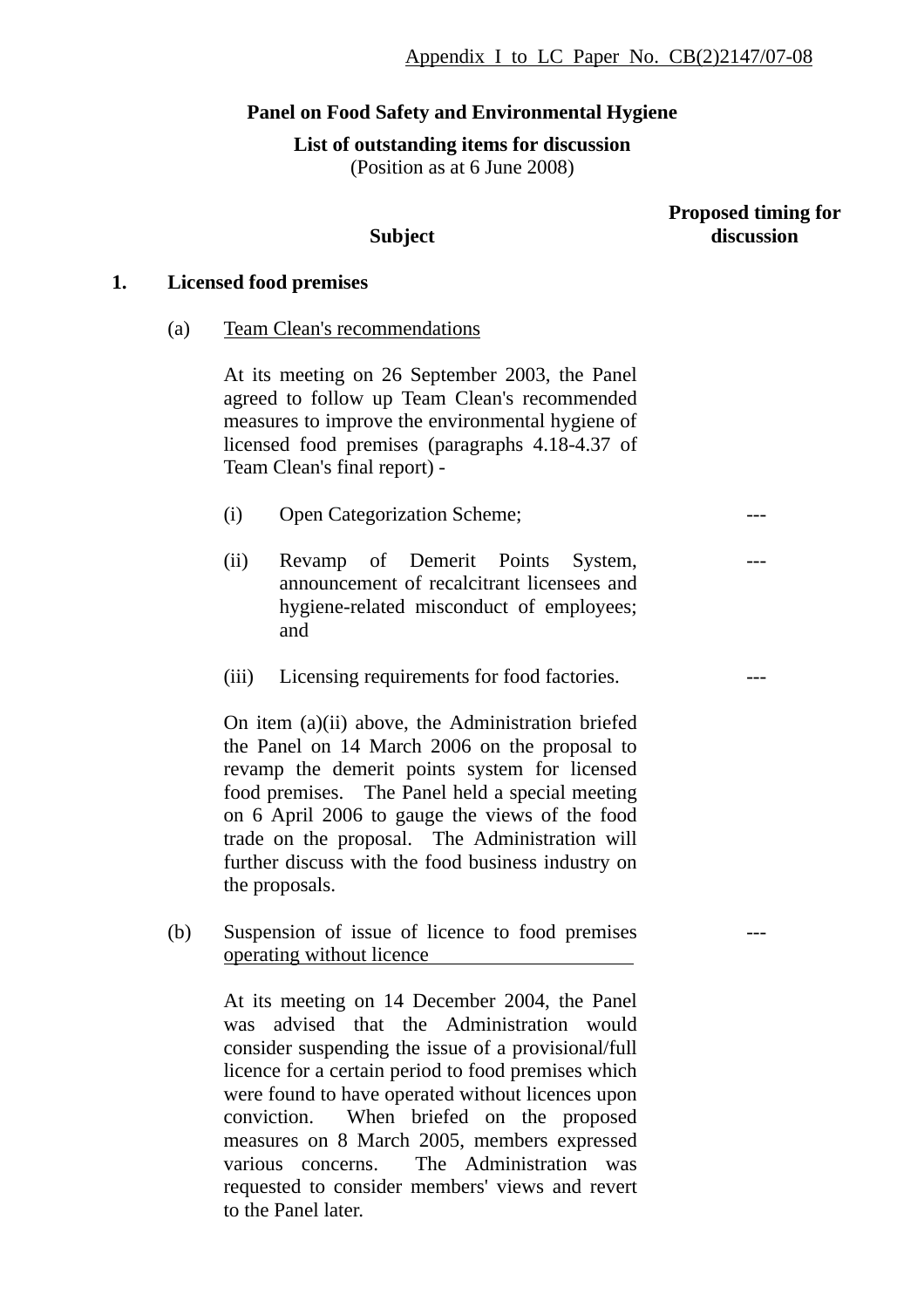(c) Enforcement of licensing conditions

At the meeting between LegCo Members and Wan Chai District Council (WCDC) on 5 May 2005, WCDC members expressed concern about certain "food factories" selling take-away foods and the lack of enforcement actions by FEHD against these operators. Members attending the meeting agreed that the matter should be referred to the Panel for follow-up.

## **2. Fisheries Protection (Amendment) Bill**

The Administration briefed the Panel on 8 March 2005 on the legislative proposal. The Panel held a special meeting on 26 April 2005 to gauge the views of the fishing industry on the proposal. The Administration was requested to further discuss with the industry before introducing the Bill into LegCo.

#### **3. Reorganization plan for the food safety regulatory framework**

At its meeting on 17 October 2005, the Panel was briefed on the Administration's plan to re-organise the Food and Environmental Hygiene Department and the Agriculture, Fisheries and Conservation Department to enhance food safety and veterinary public health control in Hong Kong.

The Panel on Food Safety and Environmental Hygiene and Panel on Environmental Affairs have subsequently held four joint meetings on 29 November 2005, 15 December 2005, 6 January 2006 and 17 January 2006 to discuss the revised reorganization proposal and receive views from the relevant trades, experts, academics and staff of the affected departments. At the meeting on 17 January 2006, members raised no objection to the establishment of the proposed Centre for Food Safety. The Administration agreed to revert to the Panel when a comprehensive plan for the food safety framework was available.

When the Panel discussed with the Administration the report of the work of the Centre for Food Safety at its meeting of 10 July 2007, it was advised that the Administration would review the structure of the two departments after the enactment of new Food Safety Bill. The Panel requested the Administration to revert to the Panel if there was any new development on the issue.

4<sup>th</sup> Ouarter 2008 pending the outcome of the study by the Committee on Sustainable Fisheries

---

---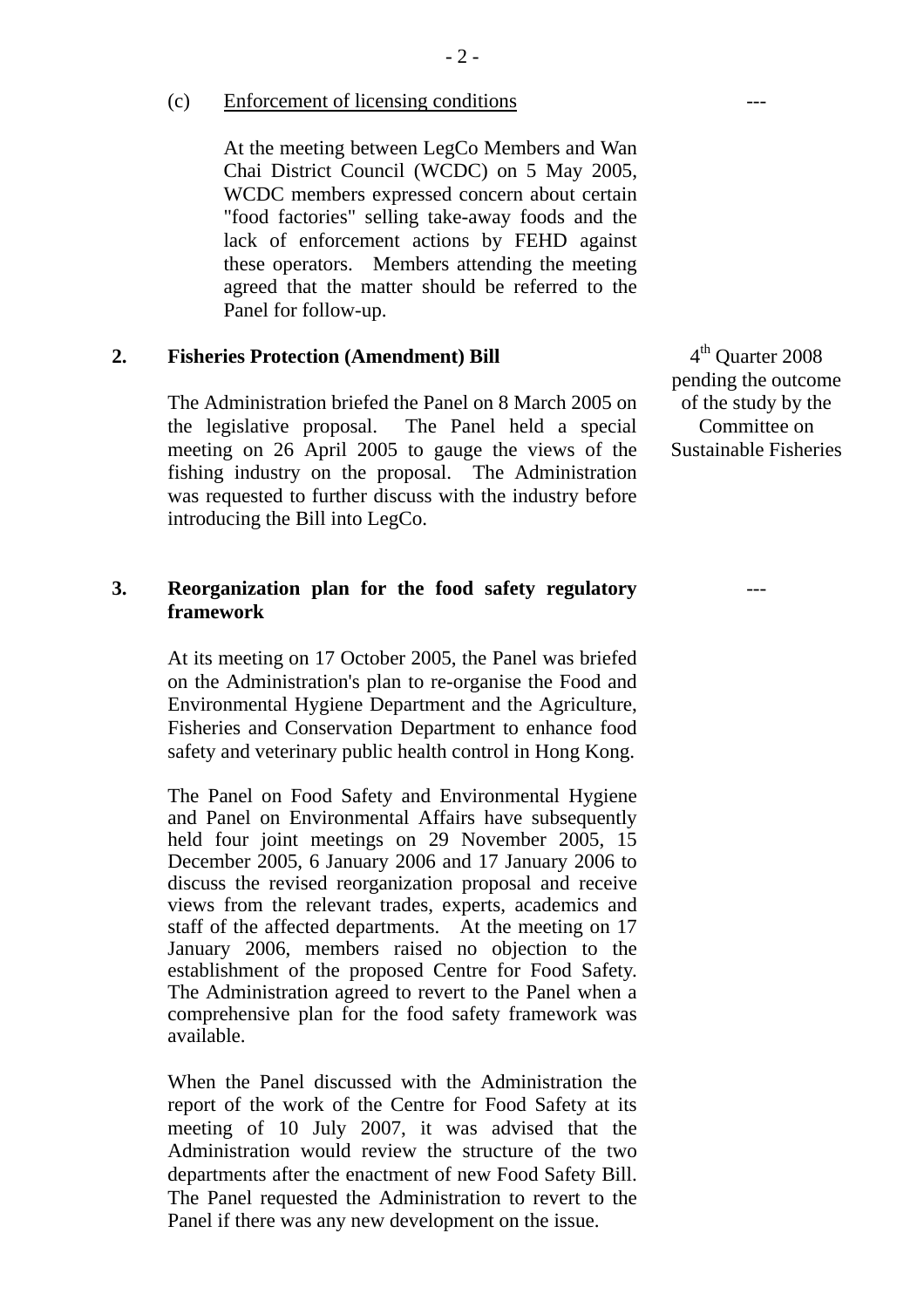## **4. Sustainable development of agricultural and fisheries industries**

Hon WONG Yung-kan has proposed to discuss ways Government can assist in promoting sustainable development of the agricultural and fisheries industries.

(*A motion on "Promoting the sustainable development of the local agriculture and fisheries industries", moved by Hon WONG Yung-kan and amended by Hon Tommy CHEUNG, Hon Fred LI and Hon Vincent FANG, was carried at the Council meeting on 13 June 2007.)* 

#### **5. Regulation and labelling of genetically modified food**

The Panel discussed the Administration's proposal on 20 March 2003 and invited deputations to give views on 29 April 2003. At the meeting on 20 March 2003, the Panel passed a motion urging the Government to draw reference from the experience of the European Union countries and expeditiously introduce legislation to set up a mandatory genetically modified (GM) food labelling system.

The Administration has agreed to revert to the Panel before introducing the legislative proposal into LegCo.

The Panel discussed the monitoring of the sale of GM food in Hong Kong on 9 May 2006 and the guideline for voluntary labelling of GM food on 13 June 2006. The guidelines came into effect on 28 July 2006. The Administration was requested to review the effectiveness of the voluntary labelling system for GM food after a period of implementation and revert to the Panel.

# **6. Overall review of the Public Health and Municipal Services Ordinance (Cap. 132) and the Public Health (Animals and Birds) Ordinance (Cap. 139)**

At the request of the Subcommittee on Public Health (Animals and Birds) (Exhibitions) (Amendment) Regulation 2006, the Administration has agreed to undertake a study on the regulatory regime of racing pigeon activities in overseas countries/places (including those which had an outbreak of avian influenza) and consider whether a new regulatory regime should be established in Hong Kong in the context of an overall review of the licensing regime under Cap. 139.

July 2008

---

---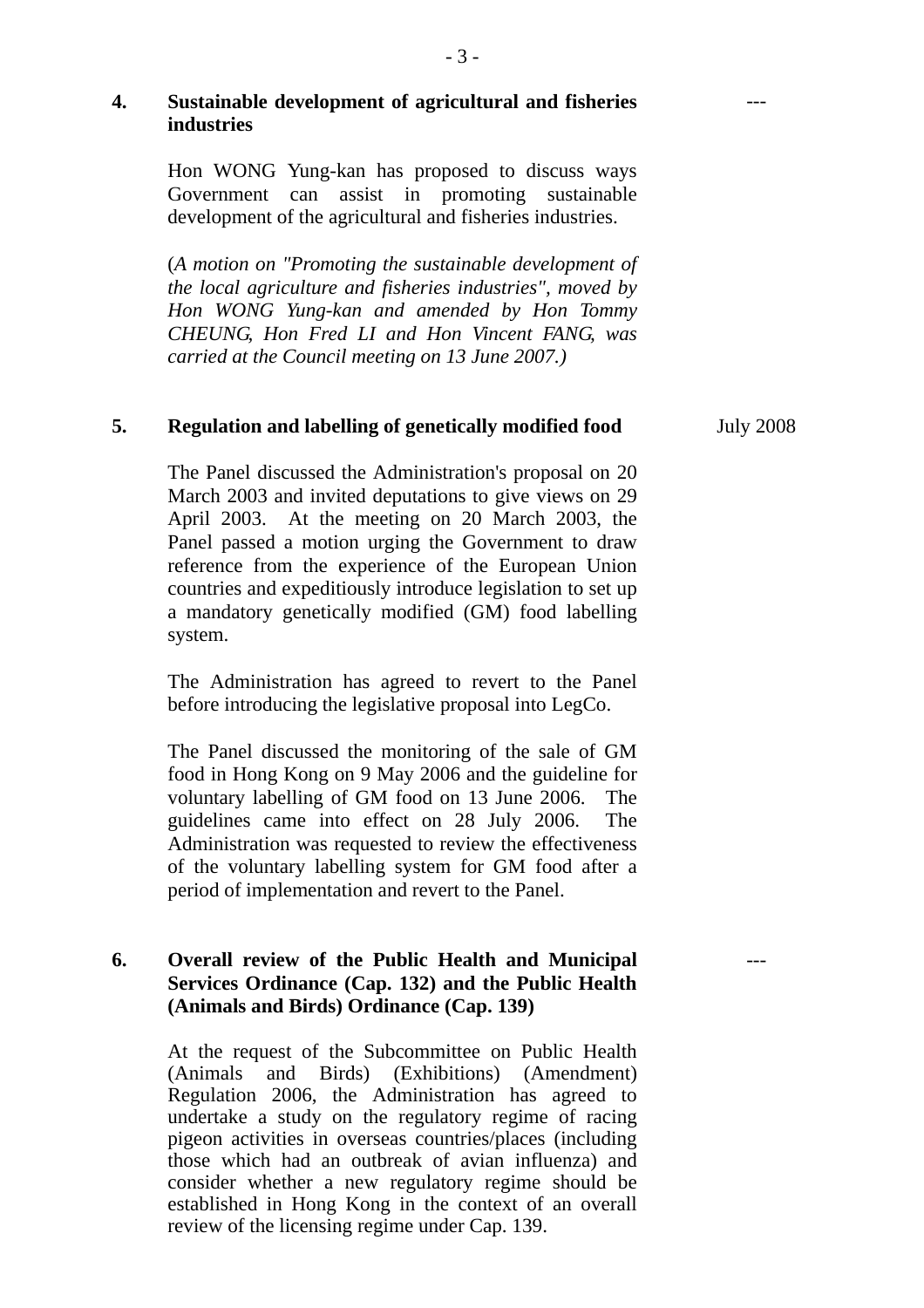The Panel may wish to follow up the above subject matters when the Administration has completed the relevant study/review.

The Administration provided information on its study on the regulatory measures on keeping racing pigeons in other jurisdictions and its review on the existing regulatory regime in Hong Kong, as set out in Annex A to the Administration's paper on "Preparing for the peak season of avian influenza outbreak" for the joint meeting with the Panel on Health Services on 12 December 2006. The Administration considered that the existing regulatory regime could strike a balance between the need to protect public health and environmental hygiene, as well as to accommodate the need of pigeon racing activities in Hong Kong as far as possible.

However, members at the joint-Panel meeting questioned about the absence of reference information on the regulatory regime in the Mainland and Taiwan. In response to members' request, the Administration agreed to provide a more detailed information paper on the regulatory control measures on racing pigeons in other places including the Mainland and Taiwan.

## **7. Public markets and cooked food centres**

#### (a) Markets and cooked food centres

At the meeting on 15 July 2002, Panel members suggested that the Administration should conduct an overall review of the design and operation of wet public markets in order to improve their environment and hygiene conditions.

---

The Public Accounts Committee discussed the Director of Audit's report No. 41 on public markets managed by the Food and Environmental Hygiene Department (FEHD) in 2004. The Administration responded that the then Health, Welfare and Food Bureau was discussing with the Planning Department the need to review the current planning standards for the provision of market facilities as set down in the Hong Kong Planning Standards and Guidelines. In addition, FEHD was conducting a study to identify markets with serious and insurmountable viability problems that might merit closure/consolidation.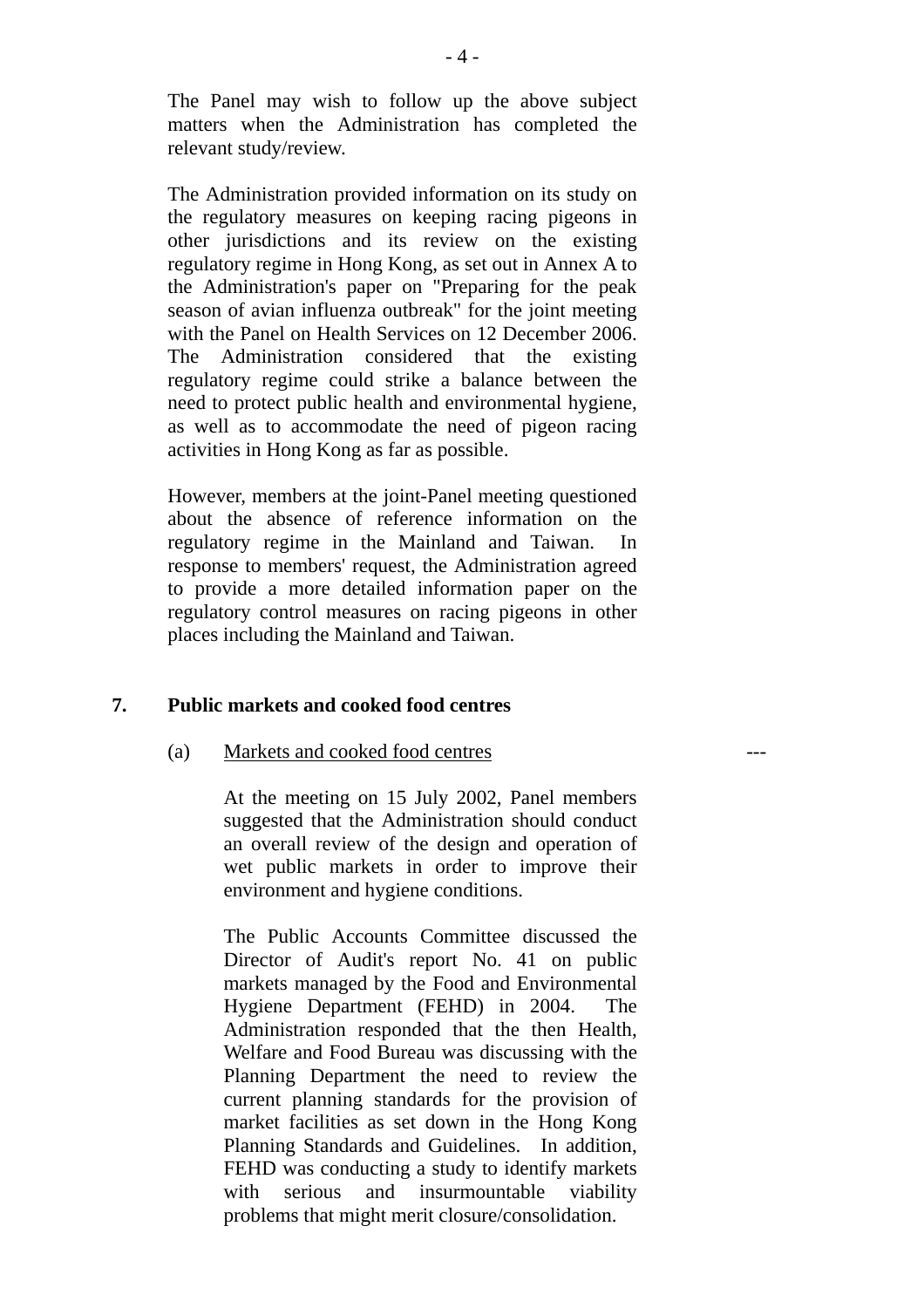At the meeting between LegCo Members and WCDC on 5 May 2005 and 30 March 2006, WCDC members considered that FEHD should review the design and operation of public markets with a view to improving their competitiveness. Some WCDC members suggested that FEHD should review the consideration factors for issuing fresh provision shop licences. Members attending the meetings agreed that the matter should be referred to the Panel for follow-up.

On 13 May 2008, the Administration briefed the Panel on the review on the provision of public markets. The Administration undertook to report to the Panel on its discussion with DCs on measures and proposals to revitalize public markets within the next six months. Mr WONG Kwok-hing suggested the Panel to consider inviting the concerned parties in particular tenants' representatives to give views at future Panel meetings when the Panel discussed the subject.

(b) Demerit Points System

The Administration proposed to discuss with the Panel the outcome of consultation with Market Management Consultative Committees on the proposed Demerit Points System for markets managed by FEHD (paragraphs 4.1-4.17 of Team Clean's final report).

---

---

# **8. Alignment of fees and charges under the purview of the Food and Environmental Hygiene Department (FEHD) and public market rental adjustment mechanisms**

Following the dissolution of the former Provisional Municipal Councils in 2000, the Administration planned to align the fees and charges of the former Provisional Urban Council and Provisional Regional Council.

On 24 February 2003, the Administration informed the Panel that it would need more time to work out an alignment proposal for the various FEHD fees and charges as well as the public market rental adjustment mechanisms.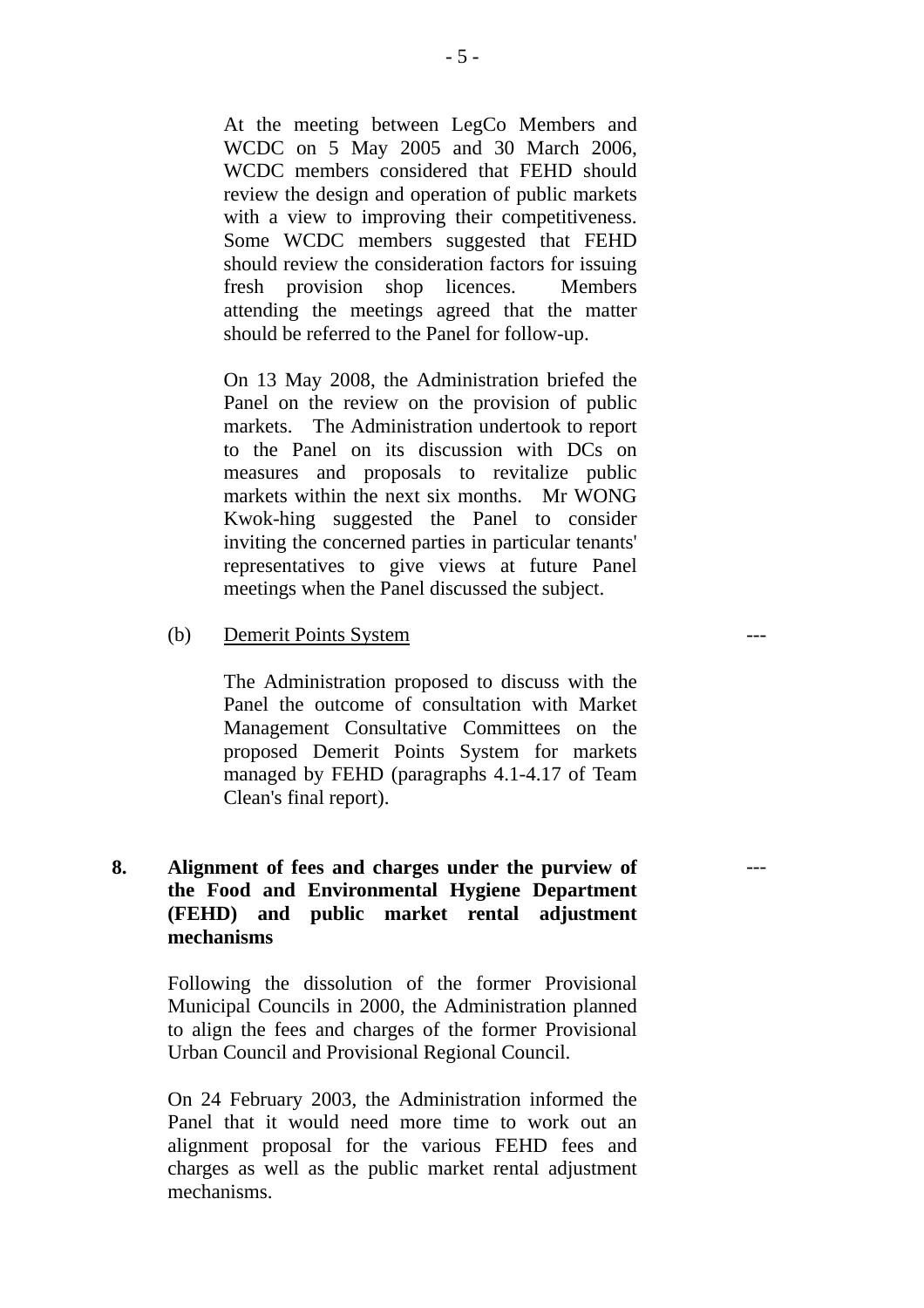The Administration has subsequently advised the Panel that according to section 9 of the Provision of Municipal Services (Re-organization) Ordinance (Cap. 552), FEHD fees/charges would remain unchanged until the then Secretary for Health, Welfare and Food made a regulation to amend them.

At the request of the Subcommittee on Public Health (Animals and Birds) (Exhibitions) (Amendment) Regulation 2006, the Administration has agreed to review the fees for application/ renewal for an exhibition licence for animals and birds in the context of the general review of Government's fees and charges. The Administration will report the outcome to the Panel.

## **9. Liquor licensing policy and legislation**

At the meeting held between LegCo Members and Yau Tsim Mong District Council (YTMDC) members on 13 February 2003, it was considered that the Administration should conduct a comprehensive review of the existing liquor licensing policy and legislation. YTMDC members suggested that the Administration should restrict the number and the business hours of bars operating in the vicinity of residential areas.

The Subcommittee to Study the Streamlining of Food Business Licensing discussed the liquor licensing procedure at the meeting on 17 May 2005.

At the meeting held between LegCo Members and WCDC members on 30 March 2006, WCDC members expressed concerns about the environmental nuisance and safety problems caused by proliferation of bars in the district. WCDC members suggested that there should be tightened control over the granting of liquor licences to prevent proliferation of bars in multi-storey buildings. The existing policy and legislation on liquor licensing should be reviewed.

At the meeting held between LegCo Members and WCDC members on 6 March 2008, WCDC members raised their concern over the nuisance caused by the proliferation of upstairs clubs issued with liquor licences in the district. They reiterated their view that there was a need to conduct a review on liquor licensing.

June 2008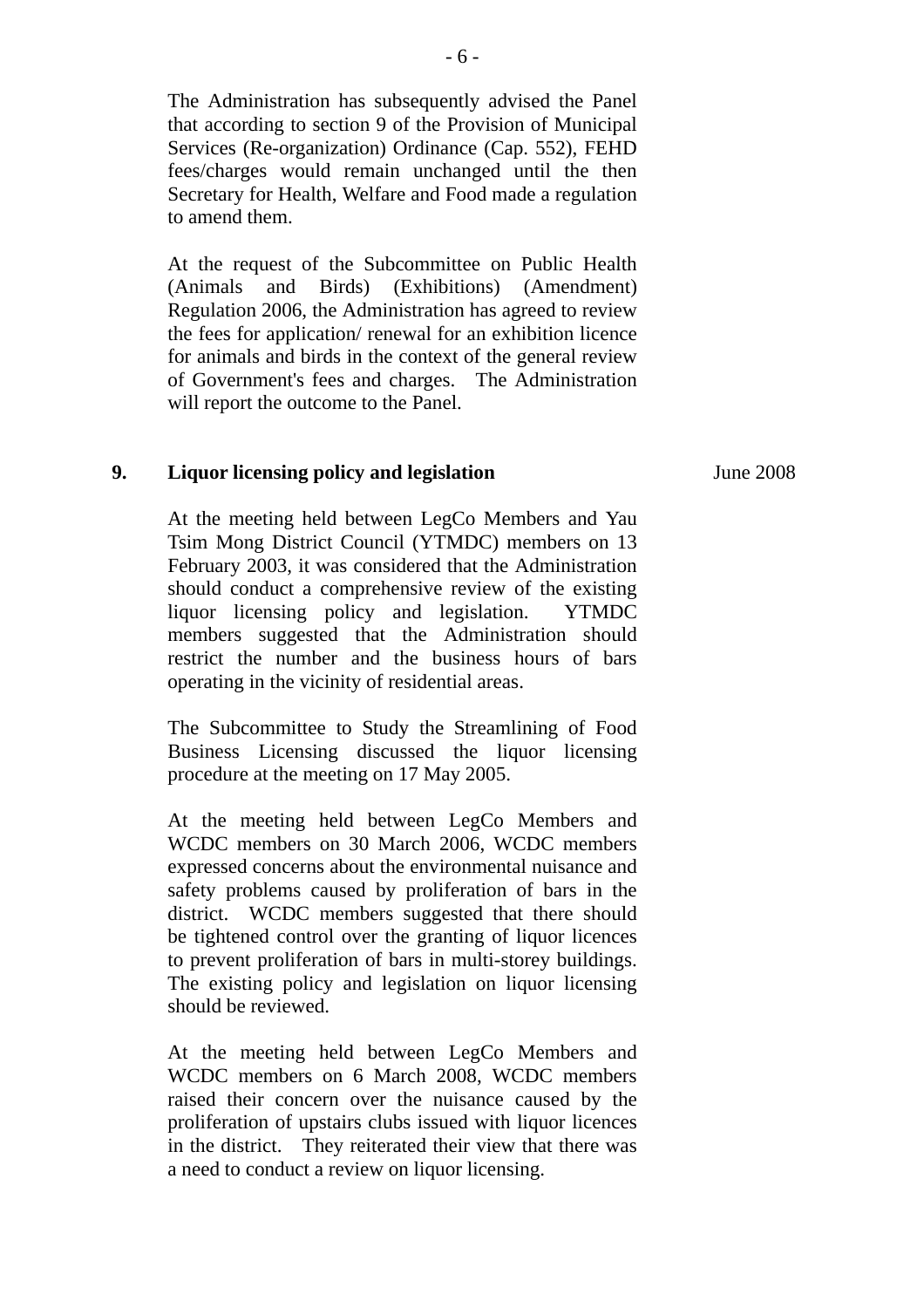---

## **10. Policy on hawking activities**

At the meeting on 6 April 2006, the Panel noted that the Administration would conduct an overall review of the policy on hawking activities, including the designation of hawker permitted areas. The Administration would revert to the Panel on the review results. The Administration also agreed to revert to the Panel findings of the review of the existing enforcement strategies against street hawking activities, particularly the guidelines for Hawker Control Officers to carry out enforcement in uniform/plain clothes.

When the Panel discussed hawker control policy and hawker raiding operations at the meeting on 11 July 2006, members urged the Administration to expedite the review of policy on hawker activities and the designation of hawker permitted areas.

At the case conference of the Complaints Division held in March 2006, deputations from hawkers in Wan Chai District suggested the Administration to review the policy of hawker licences so as to preserve on-street hawker stalls. Duty Roster Members agreed to refer the suggestions to the Panel for consideration and follow-up.

At the meeting between LegCo Members and WCDC members on 30 March 2006, WCDC members considered that the Administration should review the existing policies and legislation on hawker control, in particular to review the policy governing the transfer and succession of itinerant hawker licences.

#### **11. Poultry slaughtering and processing plant**

In the course of discussion on the progress of comprehensive plan of action to deal with the global problem of avian influenza at its meeting on 14 March 2006, the Panel discussed the development of poultry slaughtering plant.

At its meeting on 11 April 2006, the Administration advised that they had identified a suitable site in Sheung Shui and that their intention was to have the plant developed and operated by the private sector through open tender under a Build, Own, Operate and Transfer (BOOT) arrangement.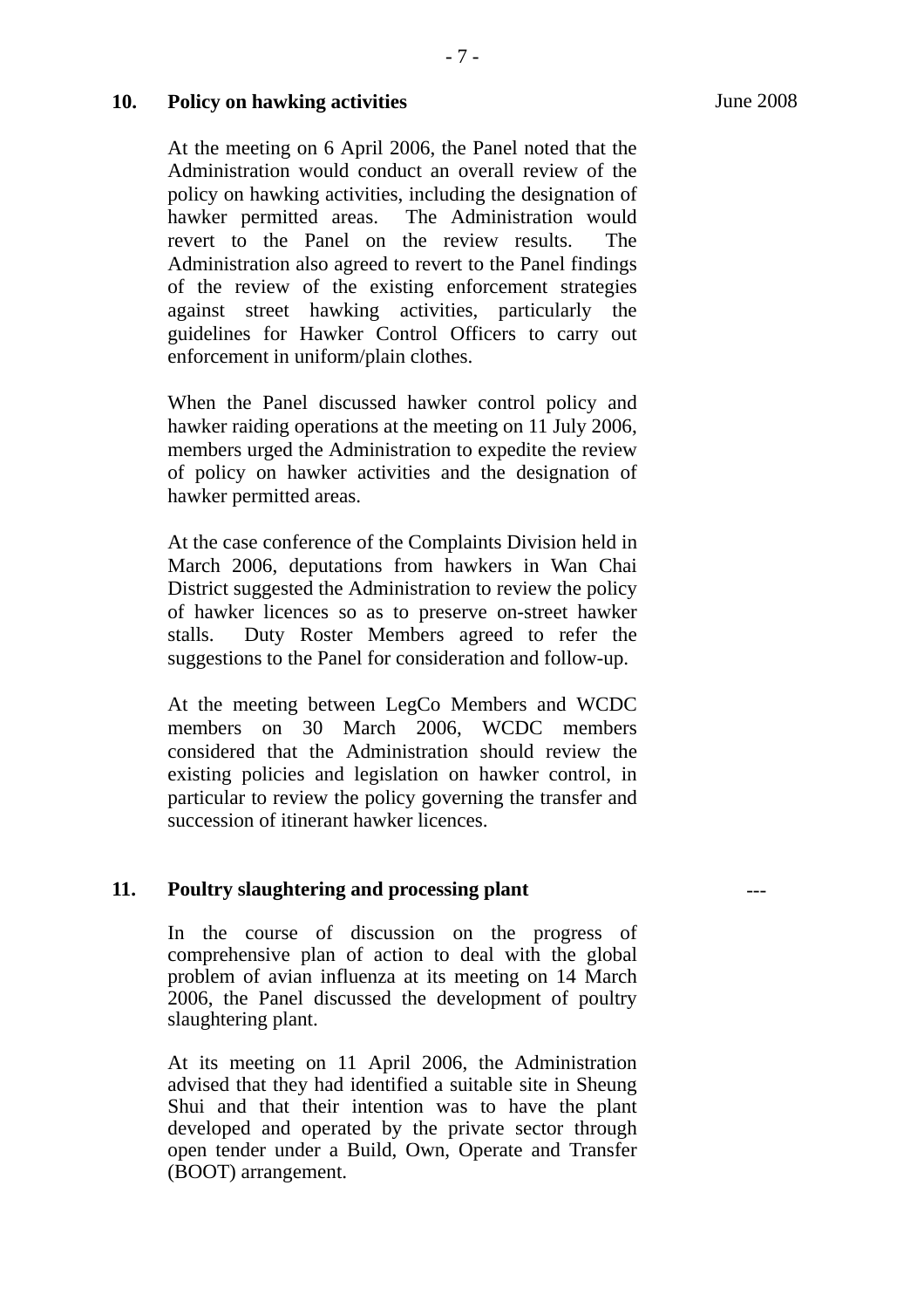At its special meeting on 13 October 2006, the Administration advised that they would conduct an Environmental Impact Assessment study and initiate an invitation for Expression of Interest. It was expected that the plant would come into operation in 2009-2010 at the earliest. A formal tender exercise would be conducted and a Bill would be introduced into the LegCo in 2007 to provide a regulatory framework for the operation of the plant.

At the joint meeting with the Panel on Health Services on 12 December 2006, the Administration advised that the invitation for Expression of Interest exercise would be conducted around mid of December with the deadline for reply in mid January 2007 and that the tender exercise during August to November 2007. Members requested the Administration to revert to the Panel on the outcome of the exercise and the impact on the livelihood of the poultry workers and members of the affected trades in March 2007.

At its meeting on 13 March 2007, the Administration advised that it intended to consult the Panel on the legislative proposal for providing a regulatory framework for the operation of the plant in June to July 2007. The Administration was urged to consult the affected trade on the compensation proposals before the enactment of the legislation and invitation for open tender for developing the plant.

At the briefing by SFH on the Chief Executive's Policy Address 2007-2008 on 12 October 2007, members were informed that the recent FEHD's study result revealed that slaughtered chickens without chilling would be suitable for consumption for up to 24 hours if stored at or below  $7^{\circ}$ C. In view of this, the Administration would allow the plant to produce "freshly slaughtered chickens" for the market.

On 13 November 2007, the Administration consulted the Panel on the proposed legislative amendments related to the development of the plant. Members were informed of the Administration's plan to introduce a Bill to amend the PHMSO (Cap. 132) to empower SFH to make regulations for the control of slaughtering activities of live poultry and the operation of the plant in LegCo in early 2008. The Panel passed a motion expressing opposition to the introduction of any legislation related to the development of the plant to LegCo for scrutiny before a consensus had been reached between the Administration and the whole live poultry trade, including farmers, wholesalers, retailers and transporters, on the surrender of